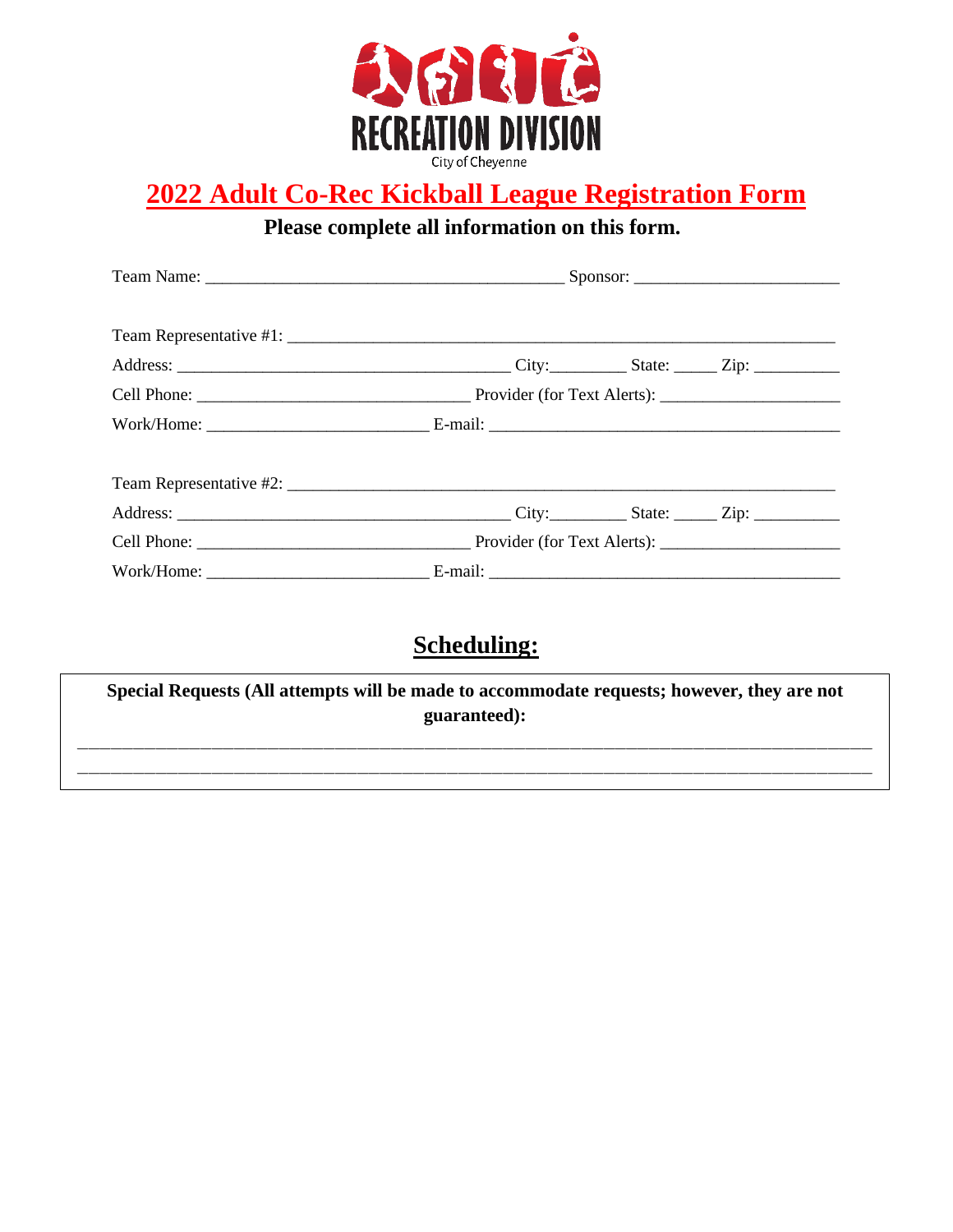## **Team Roster:**

|             |                      | $\mathsf{Zip}\_\_$ |
|-------------|----------------------|--------------------|
|             |                      |                    |
|             |                      |                    |
|             |                      |                    |
|             |                      |                    |
|             |                      |                    |
|             |                      |                    |
|             |                      |                    |
|             |                      |                    |
|             |                      |                    |
|             |                      |                    |
|             |                      |                    |
|             |                      |                    |
|             |                      |                    |
|             |                      |                    |
|             |                      |                    |
|             |                      |                    |
|             |                      |                    |
|             |                      |                    |
| Cell Phone: | E-mail Address:      |                    |
|             | 13. Name: <u>Zip</u> |                    |
|             |                      |                    |
|             |                      |                    |
|             |                      |                    |
|             |                      |                    |
|             |                      |                    |
|             |                      |                    |